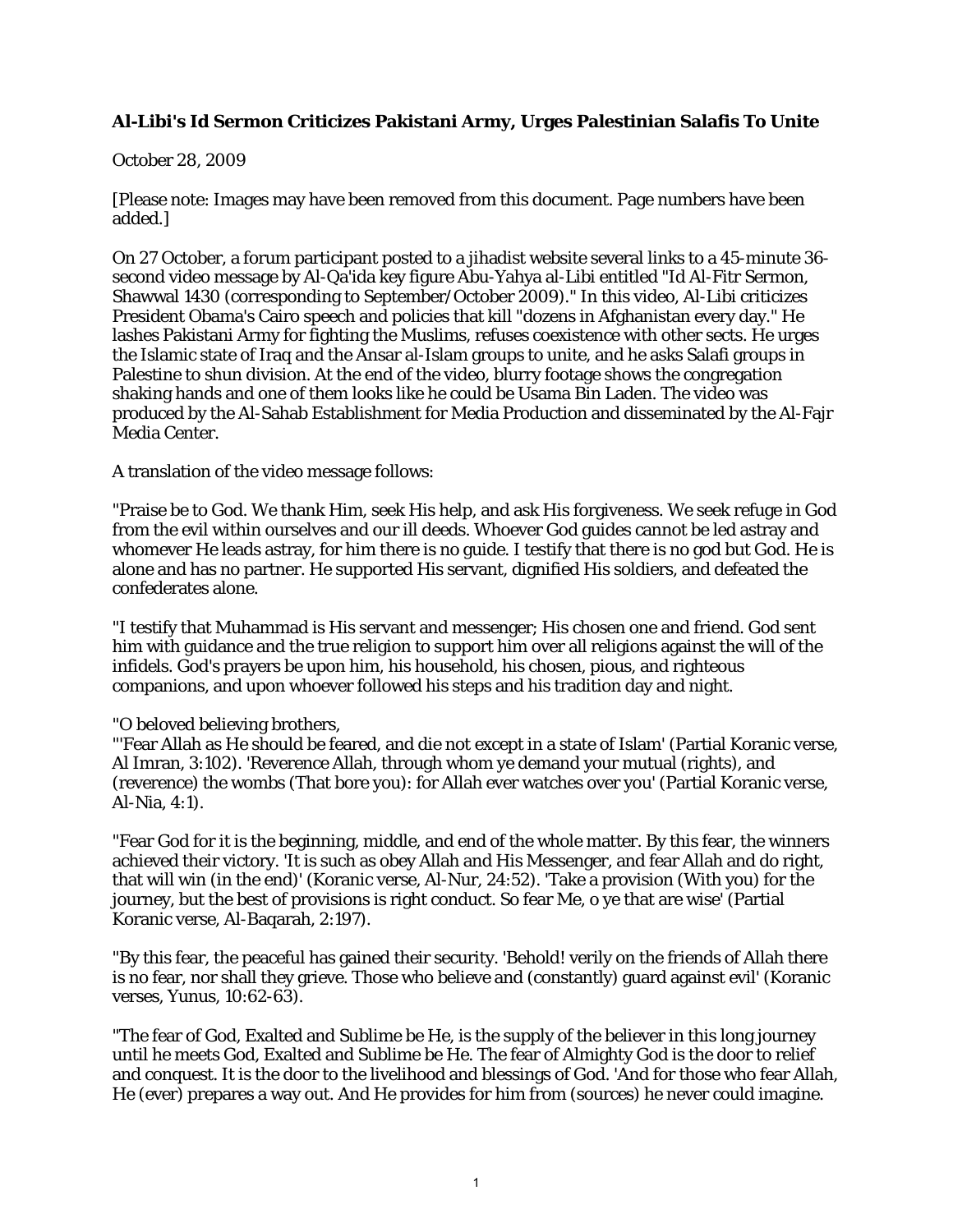And if any one puts his trust in Allah, sufficient is ((Allah)) for him. For Allah will surely accomplish his purpose: verily, for all things has Allah appointed a due proportion' (Partial Koranic verses, Al-Talaq, 65:2-3).

"We ask God, Exalted and Sublime be He, to make us and you among the God-fearing, who fear Him covertly and overtly.

"O beloved brothers,

"God is Great. God is Great. God is Great. God is Great and praise be to Him. God is Great. God is Great. He is Great whenever the fasting people fast. He is Great whenever they break their fasting. God is Great whenever the hailers hail for Him and the worshipers say 'God is Great.' God is Great whenever the people compete in pleasing God.

"The month of Ramadan is over. Its days and nights have gone. Its fasting and prayers have ended. Blessed be those who were guided by God, Exalted and Sublime be He, to fast its days as fasting should be and pray in its nights as prayers should be. 'That is the supreme felicity' (Partial Koranic verse, Al-Tawbah, 9:72).

"'Ramadhan is the (month) in which was sent down the Qur'an, as a guide to mankind' (Partial Koranic verse, Al-Baqarah, 2:185). 'Fasting is prescribed to you as it was prescribed to those before you, that ye may (learn) self-restraint' (Koranic verse, Al-Baqarah, 2:183).

"Blessed be those who spent its nights in prayer, poured out their sins, and covertly worshipped their God. O God, there is no god but You. Praise be upon You, for I was among the transgressors.

"O beloved brothers,

"Today is a feast. Yes, it is a feast and festival because one of the most glorious worships is over. During this worship, the person curbs his lusts, food, and beverage in order to please God, Exalted and Sublime be He.

"Speaking the words of his Lord, the Prophet, God's prayers and peace be upon him, said: 'Every good deed of the son of Adam will be multiplied, but fasting is exceptional, for it is done for Me and I will give reward for it.'

"Whoever fasts the month of Ramadan, out of faith and in anticipation of God's reward, his past sins and those to follow forgiven for him. Whoever prays at night in Ramadan, out of faith and in anticipation of God's reward, his sins to follow will all be forgiven. There is a specific night (Laylat al-Qadr) that is the greatest of all nights. It is better than a thousand months.

"Blessed be those who were enabled to pray on this night. Yet, alas and woe to those who wasted the month of Ramadan in diversion, frivolity, and triviality. Alas to those who wasted the month of Ramadan sitting in front of television screens and satellite channels, laughing and playing! By God, this is a great loss.

"Gifts from Almighty God and blessings and rewards from the Lord of heaven and earth, Exalted and Sublime be He, as mercy to His servants and compassion to the ummah of His Prophet, God's prayers and peace be upon him.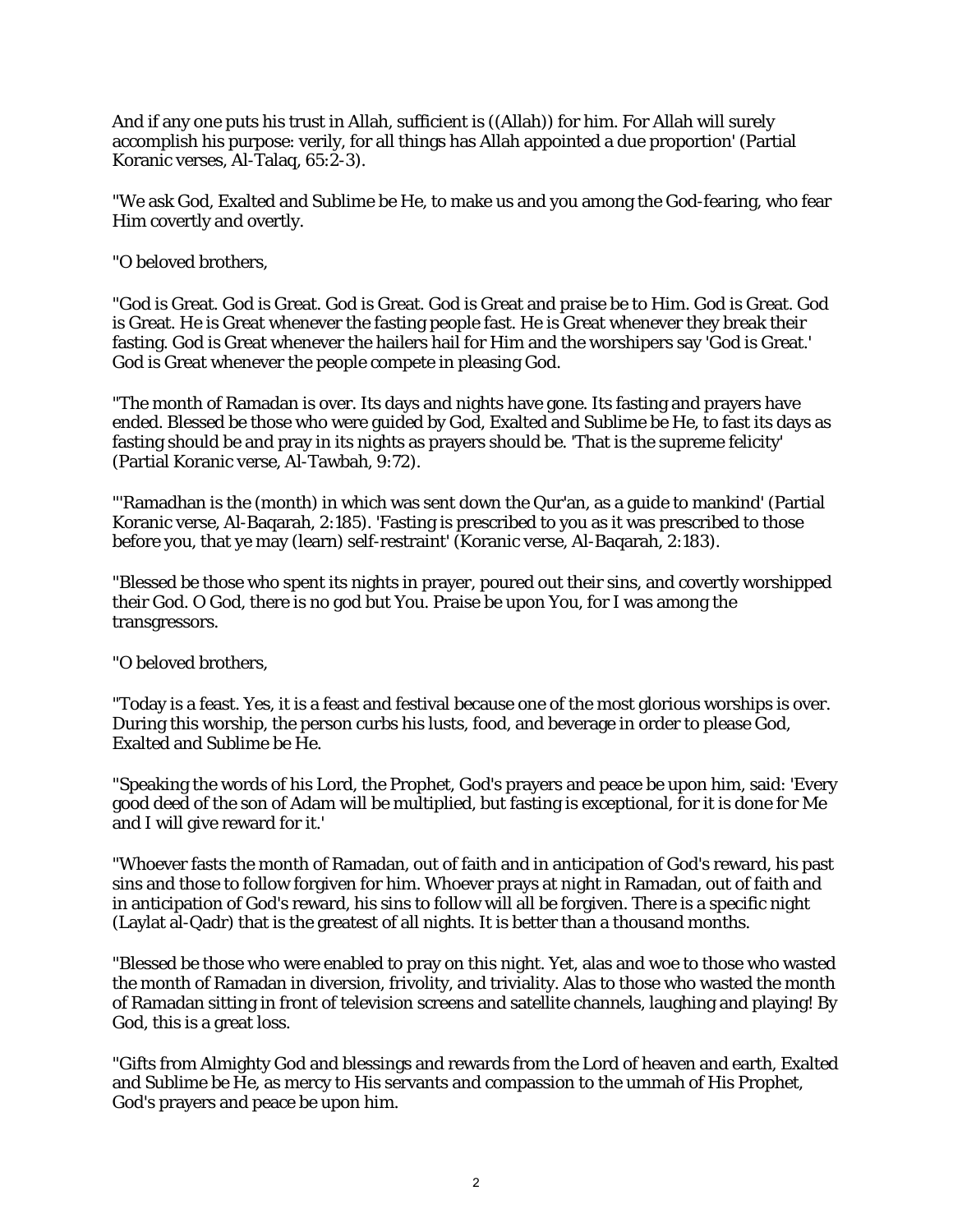"Today is a feast. However, O brothers, a feast for whom? Is it a feast for the persecuted and displaced who were victims of the criminal infidels in the east and west of the earth; in Afghanistan, Pakistan, Swat, Wazirstan, Somalia, and other places?

"A feast for whom? Is it a feast for the prisoners, the chained and suppressed, who complain to Almighty God of the injustice, oppression, and arrogance of the tyrants? A feast for whom? Is it a feast for the helpless, to whom the earth seemed constrained, who can not find any support or guidance? A feast for whom? Is it a feast for the widows, orphans, poor, weakened, and disabled men, women, and children who are besieged and smothered in Palestine?

"Yes, it is a feast for all of those. It is the feast of the ummah of Islam. O brothers, Id al-Fitr was made as a joy for Muslims as the Prophet, God's prayers and peace be upon him, said: 'Every people have their feast and this is our feast.'

"We wish to rejoice in Id al-Fitr and in Id al-Adha. However, happiness refused to come to us or fill our hearts while we see the condition of our miserable ummah, which was dominated by the vile and infidels of the grandsons of apes and swine (REFERENCE to Jews) and their lackeys and quislings among the Christians and apostates.

## "O brothers,

"The Id al-Fitr was filled with lessons and warnings. Thus, we have some topics about it. The first of these topics is that Id al-Fitr was made as a ceremony after the end of the month of Ramadan as the Prophet, God's prayers and peace be upon him, said: 'He who fasts has two joys: a joy when he breaks his fast and a joy when he meets his Lord.'

"However, O brothers, our Id (holiday) is not like other people's holidays. Our Id is worship to God, the Great and Almighty. It is opened with praising God, interposed with sadaqat al-fitr (obligatory alms given at the end of Ramadan), and ended with prayers. Indeed, it is an Id about which the lawgiver granted liberty for Muslims. They can rejoice and entertain themselves with anything that is not prohibited by Almighty God. Nevertheless, for us, Id is an act of obedience and worship to God, the Great and Almighty. It is no way similar to the holidays of the people of worldly inclinations which are filled with frivolity, impudence, vices, and deviations. Our Id is an act of worship to God, the Great and Almighty. This is the difference between us and the people of worldly inclinations in all matters. We are mere servants to God, the Great and Almighty, and our battle with the people of disbelief is nothing but a battle of being true servants to God.

"We want to be servants to God. We want all people to be servants to God, the Great and Almighty, either willingly or forcefully. As for the enemies of God, especially the tyrants among them whose adage is 'Pharaoh said: "O Chiefs! no god do I know for you but myself' (Partial Koranic verse, Al-Qasas, 28:38), everyone of them is promoting servitude to himself. People have been humiliated in order to worship those tyrants. Indeed, our battle, brothers, between us and those infidels, is nothing but a battle to achieve servitude to God, the Great and Almighty. It is the servitude which all the prophets and apostles were sent to promote. Almighty God said: 'Not an apostle did We send before thee without this inspiration sent by Us to him: that there is no god but I; therefore worship and serve Me' (Koranic verse, Al-Anbiya, 21:25).

"Almighty God further said: 'For We assuredly sent amongst every People an apostle, (with the Command), "Serve Allah, and eschew Evil' (Partial Koranic verse, Al-Nahl, 16:36).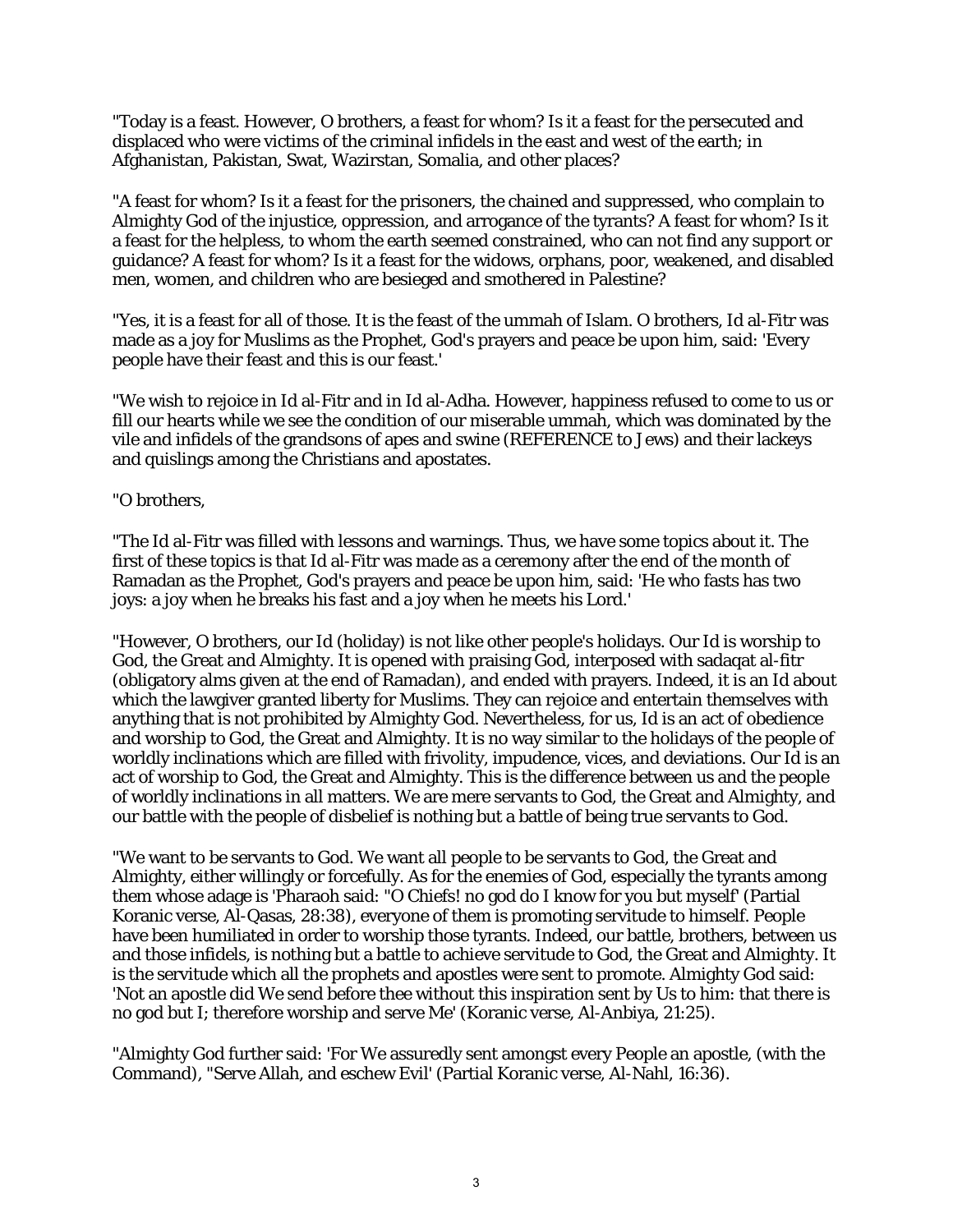"O brothers, we must be aware of this matter. We are servants to God in all our moves. 'Truly, my prayer and my service of sacrifice, my life and my death, are (all) for Allah, the Cherisher of the Worlds: No partner hath He: this am I commanded, and I am the first of those who bow to His will.' (Koranic verses, Al-An'am, 6:162-163).

"There is no such thing as rendering to Caesar what belongs to Caesar, and leave to God what belongs to God. The whole creation belongs to Almighty God. 'Do they seek for other than the Religion of Allah.-while all creatures in the heavens and on earth have, willing or unwilling, bowed to His Will (Accepted Islam), and to Him shall they all be brought back' (Koranic verse, Al-Imran, 3:83).

"Therefore, o brothers, our battle is all about establishing servitude to God. Any Islamic group, either a preaching group or a jihadist one, that does not dedicate all its efforts to making all people servants to God is a deviated group no matter how big it is or how famous it is. 'For the scum disappears like froth cast out; while that which is for the good of mankind remains on the earth' (Partial Koranic verse, Al-Ra'd, 13:17).

"Therefore, o brothers, it is imperative that our banner, call, jihad, sacrifices, and efforts be for the sake of establishing servitude to God, the Great and Almighty. We do not accept the situation where part of the whole affair belongs to God and the other part belongs to other than God, or part belongs to Obama and the other part belongs to God, or part belongs to Qaddafi and the other part belongs to God, part to Abdallah -- how many Abdallah's do we have? Many, right... and the other part to God. No, the whole affair belongs to God, the Great and Almighty. The Prophet, prayers and peace be upon him, said: 'I was sent with the sword before the Day of Judgment, until Allah is worshipped alone.'

"Therefore, we are not a group that is concerned with finding economic solutions. We are not a group that is concerned with building skyscrapers. We are not a group that is concerned with finding solutions to social problems. All these problems were a result of people's deviations, and occurred after the people accepted to be servants to other than God, the Great and Almighty.

"Therefore, our Id is a token of our servitude to God, the Great and Almighty. This is our first point of discussion.

"Our second point of discussion is to say that this Id represents a declaration of distinction between Islam and Jahiliyah (pre-Islamic era.) Anas, may God be pleased with him, said: 'When the Prophet, prayers and peace be upon him, came to Medina when its citizens had two days of festivities (the Arabs had two days of festivities in pre-Islamic time), the Prophet said: "What are those two days?" They said: "We used to celebrate them in pre-Islamic time." He said: "Allah has offered you two better alternative days; Day of Al-Adha and Day of Al-Fitr."

"Therefore, there is no meeting point between Islam and Jahiliyah. One replaces the other. 'Allah has offered you two better alternative days,' which means that Muslims should discard the festivities of Jahiliyah and hold fast to the festivities of Islam. Muslims have two Ids, Id al-Fitr, and Id al-Adha.

"As for today, the festivities of Jahiliyah are innumerable. There is Mother's Day, there is Valentine's Day, there is Olive Day, there is Woman's Day, there is Children's Day, there is National Day, there is Liberation Day, there is Independence Day, and the list goes on.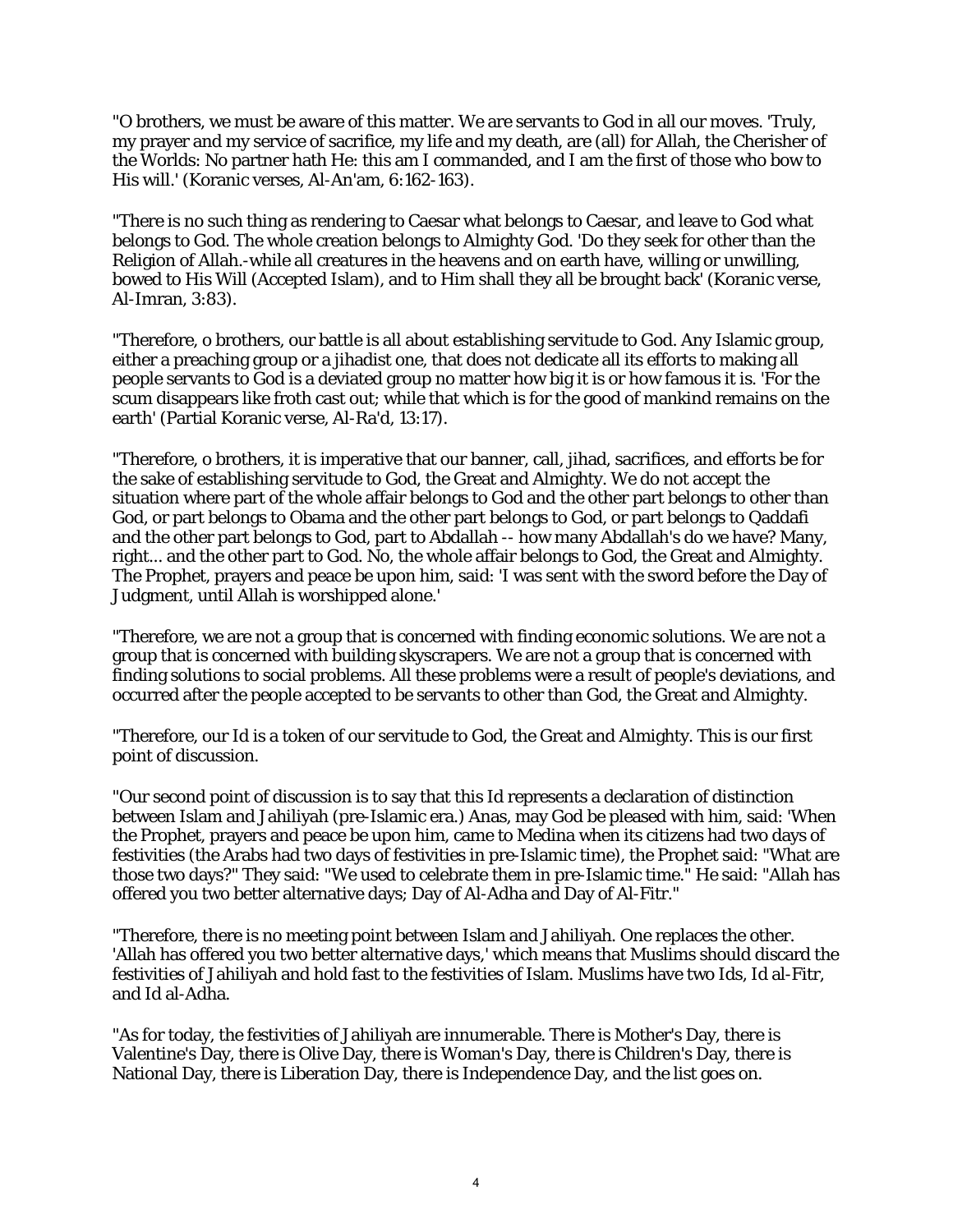"Therefore, Islam came to establish a distinction between it and between Jahiliyah. This is why Muslims were asked to emigrate from Mecca. The Prophet, prayers and peace be upon him, remained preaching for God and for worshiping God alone, without partner, for 13 years in Mecca. When it became too difficult for him to carry on and when his companions got hurt, he was ordered to migrate. The Prophet, prayers and peace be upon him, for the sake of Islam, for the sake of monotheism, and for the sake of establishing servitude to God alone, with no partners, for the sake of all this he left the place which was the dearest to him and to Almighty God. He left his people, home, property, family, and children and migrated to another place where he would be a stranger among its people, just to please God, the Great and Almighty.

"Therefore, O brothers, the hijrah (migration) was ordained. Accordingly, if it happens that there is a land in which a force for Muslims and a force for infidels exists, there is no way that the two forces will co-exist.

"There is no means for co-existence, which some contemporary insane and defeated people are calling for. What kind of co-existence are you calling for? Is there a means of co-existence? Why? Because a long time ago, the infidels raised a slogan among themselves, which has been passed down. What is this slogan? The slogan is as follows: 'And the Unbelievers said to their apostles: "Be sure we shall drive you out of our land, or ye shall return to our religion" (Partial Koranic verse, Ibrahim, 14:13).

"There are no options. You have to join our religion, the religion of infidelity. If you become democratic, modern, or Western, the people will be content with you and praise and recognize you as a moderate and balanced Muslim. The only reason for this is that the pre-Islamic people become content with you.

"If they did not meet success in this selection, then the following verse applies: "Be sure we shall drive you out of our land, or ye shall return to our religion" (Partial Koranic verse, Ibrahim, 14:13). Thus, you are living in estrangement. This is because the pre-Islamic people were unable to coexist with you. You are displaced and wanted people and the whole world rejected your stay. This has no negative impact on us. This has no negative impact on us as long as the Lord of the skies and lands is content with us.

"For this reason, the immigration was legitimized. If there was no immigration, war would be inevitable. 'I was sent with the sword until only God is worshiped' (a saying by the Prophet Muhammad). Therefore, the Prophet, prayers and peace be upon him, has ordered the companions of the Prophet to abandon the idols that were worshipped in the pre-Islamic era. This is one of the simplest matters in the religion of Islam. How will we view the ideology of those who call for coexisting with them in their creeds, policies, laws, regulation, rulings, etc.?

"What kind of call is this? Are we really calling for the religion of God, Exalted be He, or calling for the things that we are interested in and will make those infidels content? We have to be frank with ourselves. What is this coexistence, which the Prophet Muhammad, prayers and peace be upon him, was unable to establish among his people and in his house and homeland, but which we have discovered in the 21st century? Based on this discovery, we started to call for coexistence and to mix with these people.

"This is a defeated, overwhelmed, and retracted call and its caller is insane. O brothers, one of the calls of Islam is separation. That does not mean that people should escape to the mountain peaks and rush to the valleys or the fields. This is not what I mean. However, the Muslim person should live with his real Islam. Yes, we know that the man who socializes with people and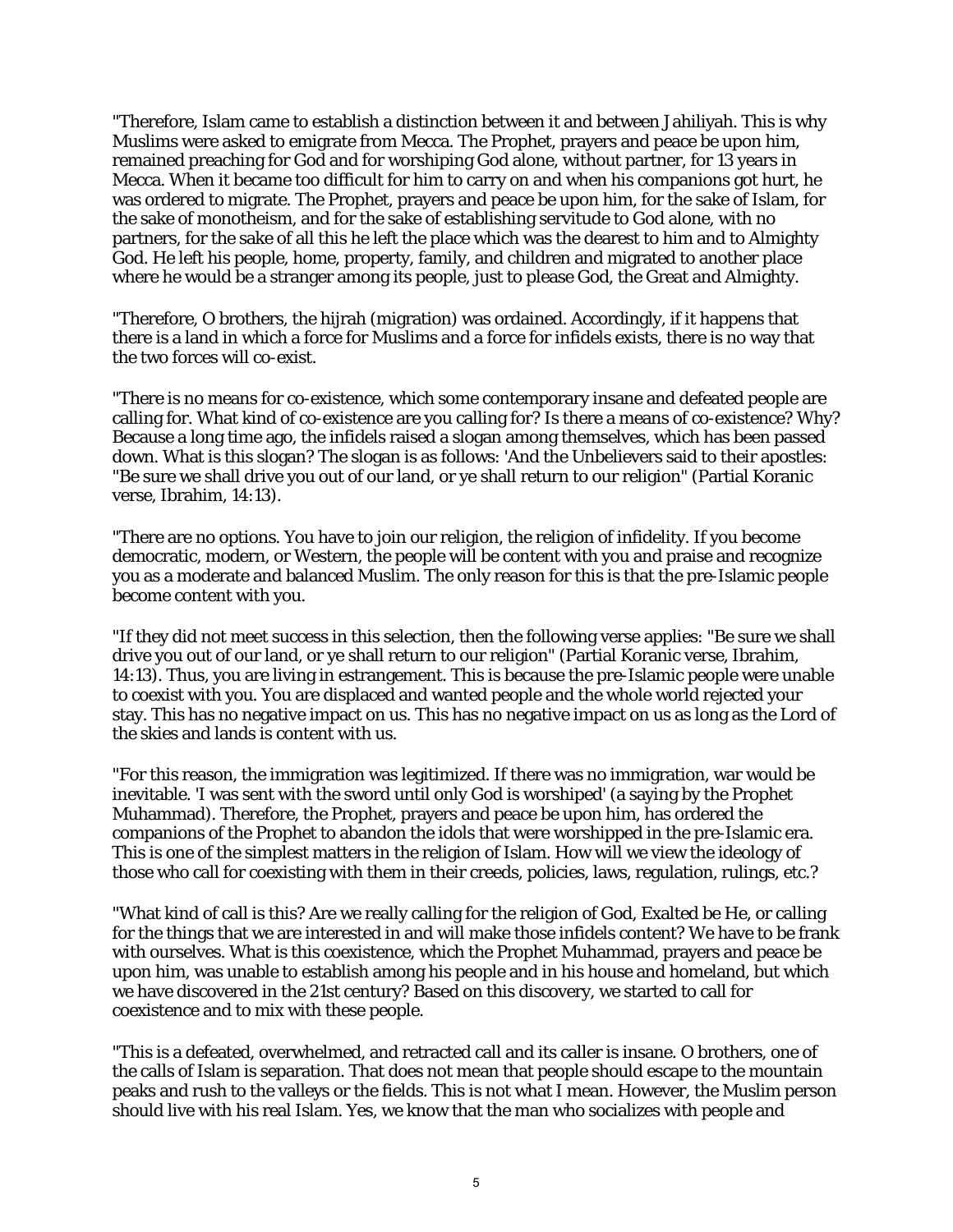tolerates their harmful acts is better than the one who does not socialize with the people and does not tolerate their harmful acts.

"However, this socializing does not mean mixing with infidels and becoming a part of them until you can not differentiate between the Muslim and the infidel in their behaviors and appearances. Then you come and say that you preach for Almighty God. What kind of call is this?

"O brothers, the Islamic religion has an obvious and clear path that can not be mistaken. 'Say thou: "This is my way: I do invite unto Allah, - on evidence clear as the seeing with one's eyes,- I and whoever follows me' (Partial Koranic verse, Yusuf, 12:108). 'Therefore stand firm (in the straight Path)' (Partial Koranic verse, Hud, 11:112). Say that I trust God's path. You should call upon this as you were ordered by God and not follow their interests. 'Then We put thee on the (right) Way of Religion: so follow thou that (Way), and follow not the desires of those who know not' (Partial Koranic verse, Al-Jathiya, 45:18).

"Then, there is the Shari'ah from Almighty God, which we were ordered to follow and not ever run after the interests of those who know nothing. Who are those people who know nothing? They are Bush, Obama, and George, and all these people. What do these people know? What is the religion they know, which makes us search for what makes them content? Is it possible for a human to make Obama content while maintaining the contentment of Almighty God? Thus, when this black crow came and delivered his speech in Egypt, people clapped for him as if the one delivering the speech is Umar Bin-Abd-al-Aziz, may God be pleased with him.

"We reached the point where some riffraff who are affiliated with knowledge praised, commended, and extolled him in the newspapers and magazines in a way that was never done by the intimate companions of these infidels. What kind of call is this? Do those people not fear God? Do they not fear the day when they will meet Almighty God and get asked about every single word they have written?

"Glory be to God, Obama has become the holder of the slogan of change and the owner of the slogan of openness. Through this openness, scores of people are being killed in Afghanistan on a daily basis and nobody hears of them. If these people were killed in Riyadh, Kuwait, or United Arab Emirates, the world would stand up and protest. However, these people are needy, weak, and poor. They live in the tents, valleys, around the mountains, and under the trees. Thus, nobody hears of them. Accordingly, this criminal deserves to be praised and commended!

"O brothers, we need to make our call to the religion of God, Exalted be He, clear and unmistaken. We call upon people to make the entire religion for God and become worshipers of Him. We call upon people to make the ruling for God, a ruling which is not subjugated to the East or the West. We got bored of these houses which are sometimes called the red house and other times called the White House. Let us rule according to Almighty God's will for once. Then, this is the second point of the blessed Id al-Fitr. I say these words and I supplicate God to forgive me and you. Prayers and peace be upon the Prophet Muhammad.

"Praise be to God, whom we ask for His support and forgiveness. We seek his shelter from the evil of ourselves and the sins of our actions. He who is guided by God cannot be led astray, and he who is led astray cannot be guided. I testify that there is no God but God and that He has no partner. I testify that the Prophet Muhammad is His worshiper and messenger, prayers and peace be upon him, his household, and his entire companions.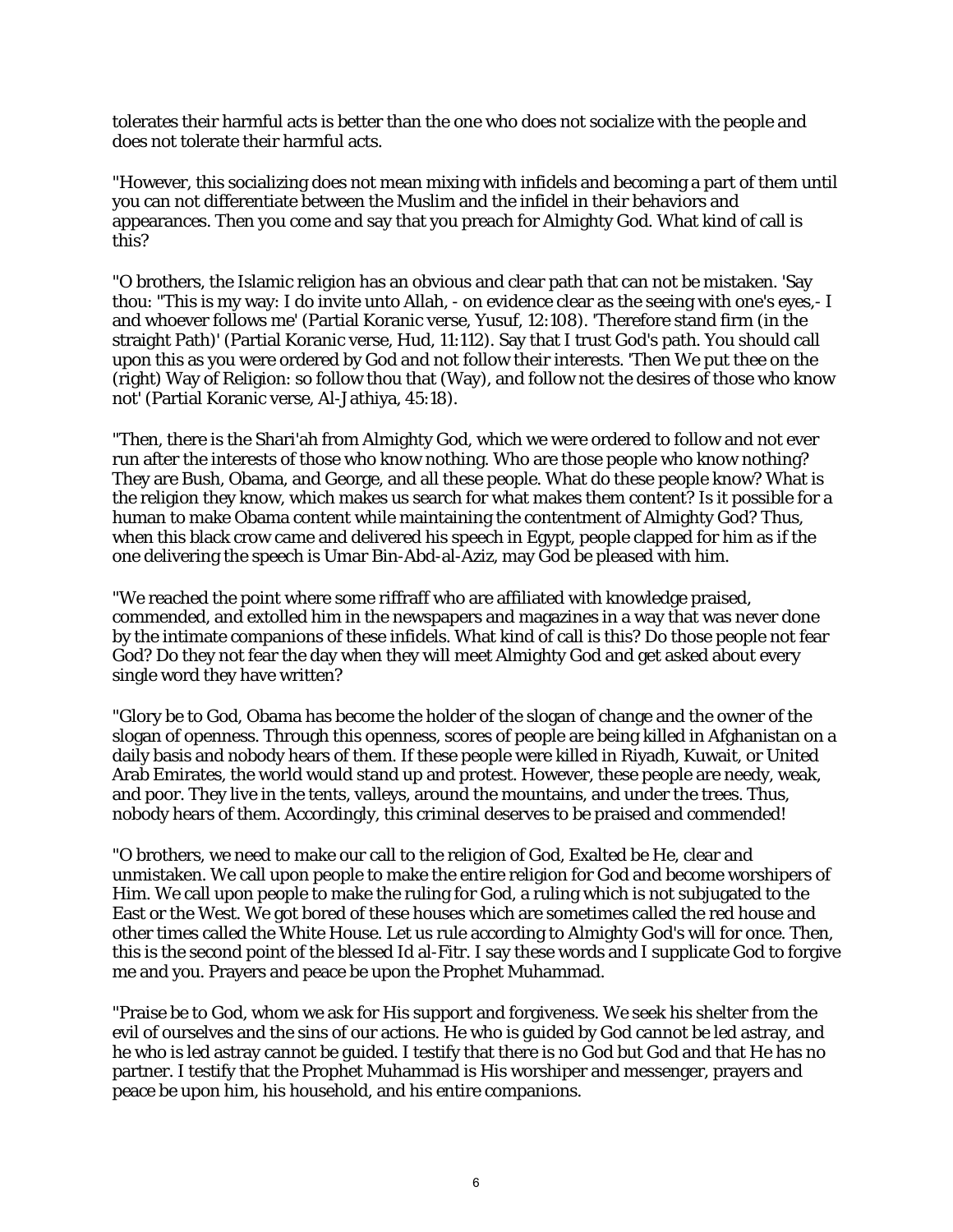"As for the third point, brothers, this Id proves that the Muslim should be surrendered, directed, and succumbed to the rulings of Almighty God, glory be to Him. Almighty God is never asked about his deeds but the worshipers are asked about theirs. Yesterday, the Iftar was prohibited by God, however today fasting became prohibited. Yesterday, fasting was a duty, however today the fasting became prohibited and tomorrow it will be desirable. These are the rulings of God. God legitimizes them according to His will for a reason that He exclusively knows. Thus, the Muslim should always be used to subjugation and following God's rulings without having any objections regarding his thinking, traditions, habits, laws, policies or otherwise.

"'The answer of the believers when summoned to Allah and His Messenger, in order that He may judge between them, is no other than this: '"We hear and we obey": it is such as these that will attain felicity' (Koranic verse, Al-Nur, 24:51). 'Thou wilt not find any people who believe in Allah and the Last Day, loving those who resist Allah and His Messenger' (Partial Koranic verse, Al-Mujadilah, 58:22).

"Almighty God said: 'But no, by the Lord, they can have no (real) Faith, until they make thee judge in all disputes between them, and find in their souls no resistance against Thy decisions, but accept them with the fullest conviction' (Koranic verse, Al-Nisa, 4:65).

"Some of the scholars who explained the Koran said that this verse was revealed based on the story of two men who fought against each other. The story says that two men fought against each other and went to the Prophet, peace and prayers be upon him, in order to arbitrate between them. So the Prophet arbitrated in favor of one man against the other. The convicted man did not accept the judgment and demanded to go to Abu Bakr, may God be pleased with him, in order to arbitrate between them. They went to Abu Bakr and told him their story. He told them that they should accept the judgment of the Prophet, peace and prayers be upon him. Once again, the convicted did not accept and demanded to go to Umar, may God be pleased with him, in order to arbitrate between them. They went to Umar and told him the story. When Umar knew that this man did not accept the judgment of the Prophet, peace and prayers be upon him, he asked the other man if the story was true, and the man said yes. Umar asked them to wait and he will arbitrate between them. He went inside his house, brought his sword, and cut off the head of the man who did not accept the judgment of the Prophet, peace and prayers be upon him, while the other man ran away.

"The Prophet, peace and prayers be upon him, said that he never thought that Umar would kill a believer, therefore the Almighty God revealed this verse: 'But no, by the Lord, they can have no (real) Faith, until they make thee judge in all disputes between them, and find in their souls no resistance against Thy decisions, but accept them with the fullest conviction' (Koranic verse, Al-Nisa, 4:65).

"Do you see my brother believer? One issue where two men fought and went to Abu Bakr, who is the most righteous man on earth after the Prophet, peace and prayers be upon him, and then went to Umar, who is the most righteous man on earth after Abu Baker, may God be pleased with him, and Almighty God has revealed this verse. Then, what is the ruling of those who reject the entire Shari'ah of Almighty God? What is the ruling of those who disobey the rulings of Almighty God? What is the ruling of those who openly and explicitly claim that God's Shari'ah can not be implemented in this era?

"Nevertheless, we can still find people who defend such! Do they not deserve the sword of Umar, or even a thousand swords? By God they do my brothers.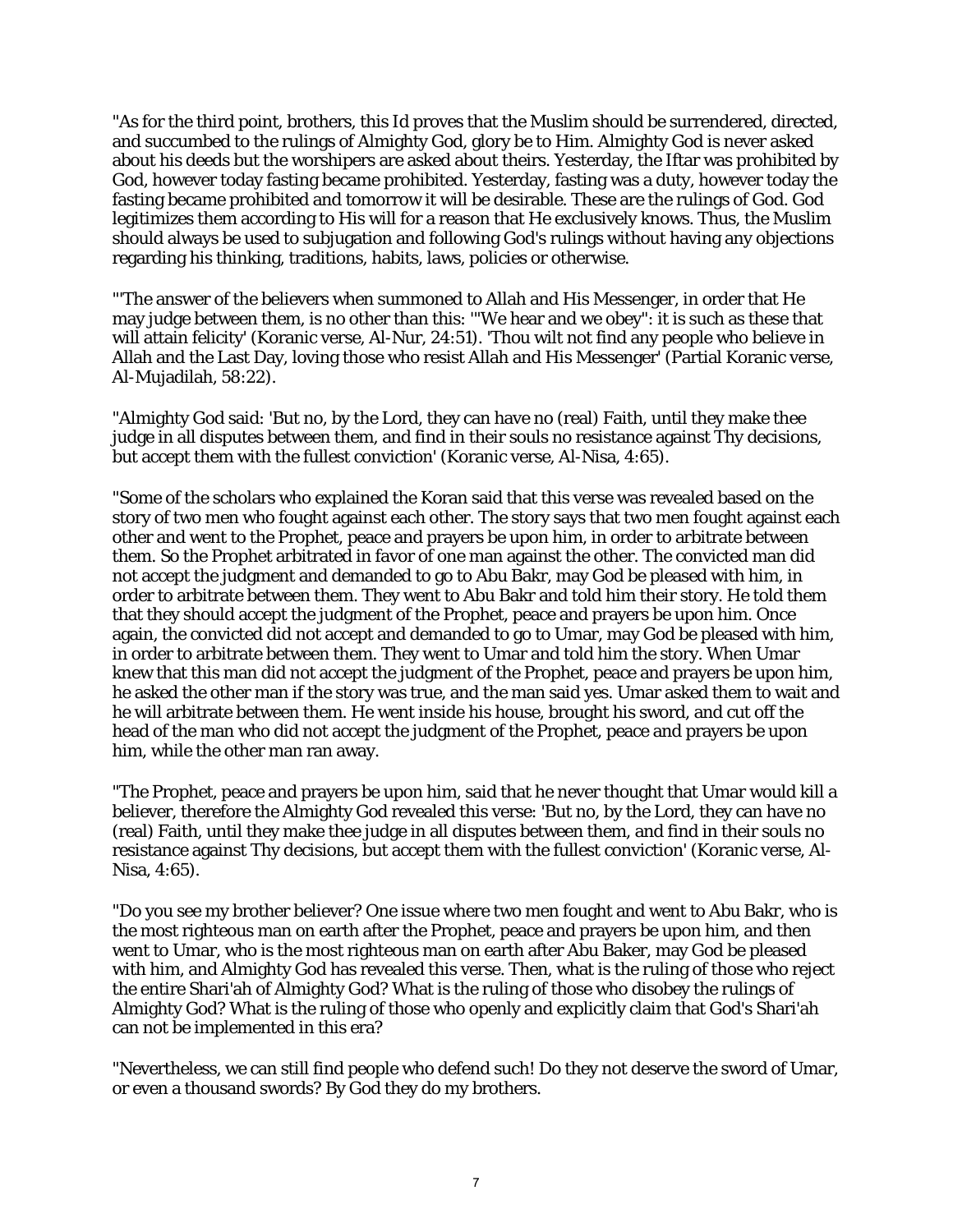"In the era of the companions, may God be pleased with them, a group of people refused to pay the alms. It was in the era of Abu Bakr, after the death of the Prophet, peace and prayers be upon him, when this group stopped paying the alms and justified their actions by interpreting verses from the Koran. This group said that they used to pay the alms to the one who used to pray and grant them security, but as the Prophet was dead they would not pay alms to anyone. They took their justification from the book of Almighty God by saying: 'Of their goods, take alms, that so thou mightest purify and sanctify them; and pray on their behalf. Verily thy prayers are a source of security for them' (Koranic verse, Al-Tawbah, 9:103).

"Even though they took their justification from the Koran, Abu Bakr, may God be pleased with him, who protected the Shari'ah by the orders of God several times, said: 'If they refuse to pay me a she-kid - in another narration they say a nose-rope of a camel - which they used to pay at the time of messenger of God, peace and prayers be upon him, I will fight them over it.' Umar then said: 'As soon as I saw that God had inspired Abu Bakr to fight them, I knew that he was righteous.'

"This group of people only refused to pay the alms and had their justification, although it was not convenient, but still they justified their actions and took the book of the Almighty God as their reference. What is the ruling of those criminal groups that are fighting explicitly without any justification, reason, reference from the Koran or the Sunnah, or a fatwah? Those groups fight anyone calling for the establishment of the Shari'ah of the Almighty God. What do we say about the criminal Pakistani Army that destroyed Swat, killed the children and the women, and smashed the houses over the heads of the people? For what reason? What is the fault of those people? What is the fault of the Muslims in Swat? Are the people in Swat saying anything except their calls for either a Shari'ah to rule them or martyrdom? Then why is the army fighting them? Are they not fighting against the Shari'ah of the Almighty God? However, we can still find those who defend the army with all the excuses they can find.

"O brothers, nothing will work in this era except the two swords: the sword of Umar that killed the man who rejected God's ruling and the sword of Abu Bakr by which he lead his companions to the battlefield in order to fight those who stopped paying the alms. Nothing will work with those groups that reject applying the ruling of Almighty God, neither begging, humiliation, nor flexibility. The only thing that will work is fighting, patience, and perseverance until God judges between us, for God is the best to judge.

"This is what we have to pass through brothers! At the end of this speech, I have some advice for my brothers, the mujahidin, for I might not see you next year. The first thing I advise you of is loyalty to Almighty God, for by God, loyalty is the key to victory, empowerment, glory, and triumph. Almighty God said: Allah's Good Pleasure was on the Believers when they swore Fealty to thee under the Tree: He knew what was in their hearts, and He sent down Tranquillity to them; and He rewarded them with a speedy Victory, and many gains will they acquire (besides): and Allah is Exalted in Power, Full of Wisdom' (Koranic verse, Al-Fath, 48:18, 19).

"God has promised you many gains, quickened your victory, and kept the hands of harm away from you in order to make you an example to the people, like all the other verses and examples.

"When the companions pledged their loyalty to the Prophet, peace and prayers be upon him, under a tree, God knew the determination, honesty, and loyalty that was in their hearts toward him and granted them speedy victory.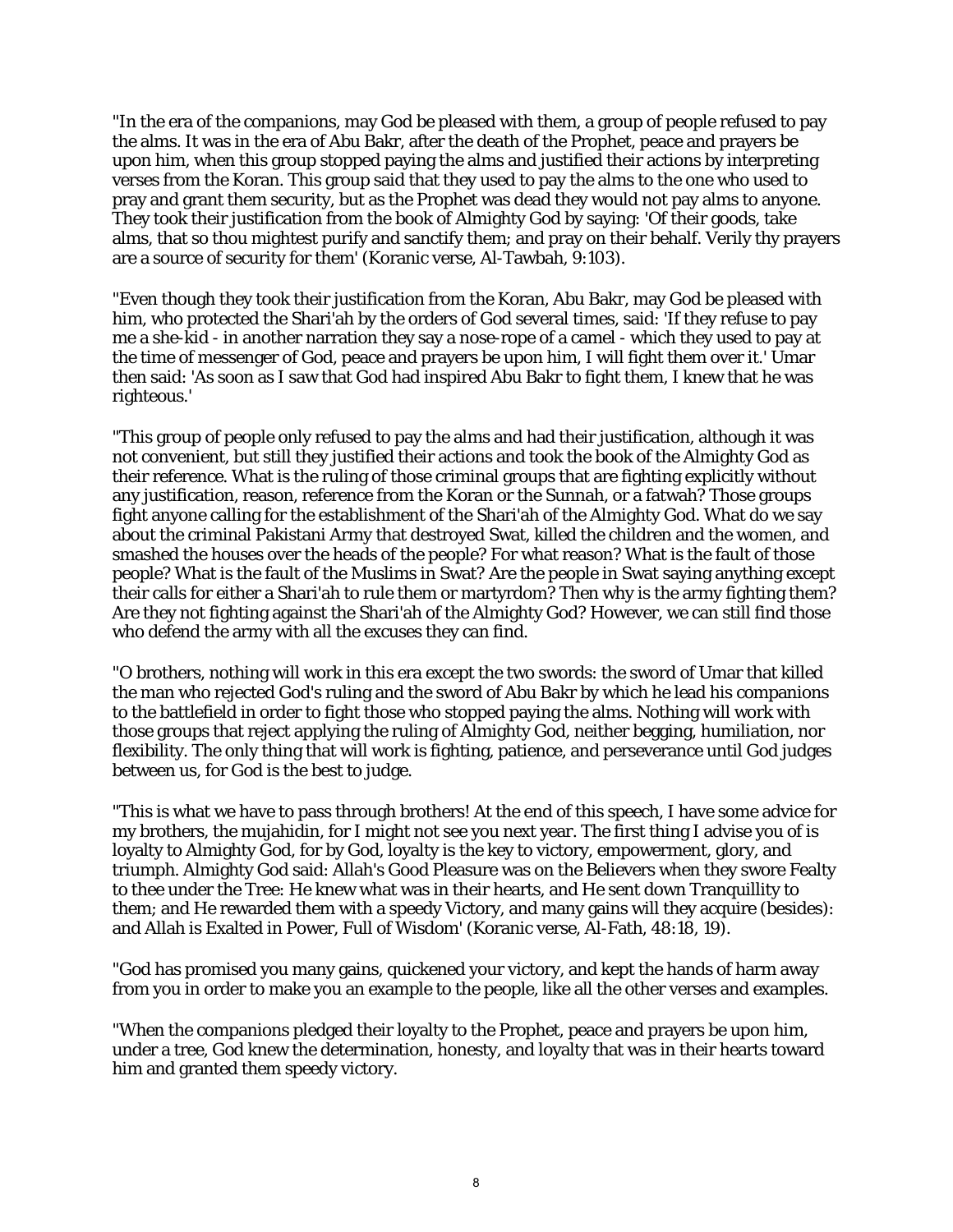"O mujahidin, you have to set your jihad and fighting intentions for the sake of Almighty God. You should not fight for ignorance, pathetic patriotic reasons, a malicious social party, or in support of any group, individual, amir, or opinion. You should only fight in support of the religion of the Almighty God, for only He can grant you victory. God said: 'If ye will aid (the cause of) Allah, He will aid you' (Partial Koranic Verse, Muhammad, 47:7). The greatest victory is granted when you are loyal to Almighty God.

"A man came to the Prophet and asked him which of the following men fights for the sake of God? The man who fights for the sake of his honor, glory and reputation, or to show off? The Prophet, peace and prayers be upon him said: 'Whoever fights to make the word of God exalted is fighting for the sake of God.'

"By God, we do not mind if we were abolished if our fighting was considered to be for the sake of God, like the people of the trench who were all killed. The people of the trench were all killed! Why? God said: 'And they ill-treated them for no other reason than that they believed in Allah, Exalted in Power, Worthy of all Praise' (Koranic verse, Al-Burj, 85:8).

"The biggest loss and regret is when our intentions are not for the sake of Almighty God, for we will be killed and will lose, both in life and in the Hereafter. We seek refuge in God to prevent such loss. So you have to be loyal and advise yourselves and each other to be loyal. You should also remind each other that deeds are judged by the intentions and each person will be responsible for his intentions.

"The second matter, about which I advise my mujahidin brothers all over the world, is to stick to unity and harmony among themselves. They must maintain their agreement to be in one line, in the way that God likes and accepts. Almighty God says: 'Truly Allah loves those who fight in His Cause in battle array, as if they were a solid cemented structure' (Koranic verse, Al-Saff, 61:4). This is the fight and these are the fighters, whom Almighty God, Exalted be He, loves. We must not be divided into parties: 'Those who split up their Religion, and become (mere) Sects,- each party rejoicing in that which is with itself' (Koranic verse, Al-Rum, 30:32). Are we not promoters of monotheism? Are we not following the path of our righteous predecessors? Is monotheism but a unifier of the believers and not a means to divide them? Were our predecessors not united in opinion and consistency of heart? Why should we not follow their path in this matter? Therefore, dear brothers, obey God's command. I do not say: Take God's advice. 'And hold fast, all together, by the rope which Allah (stretches out for you), and be not divided among yourselves' (Partial Koranic verse, Al Imran 3:103). Rejoining the hearts is a blessing from God, Exalted be He. Therefore, every group must do their best to remain united with the other groups. Out of our experience and knowledge, I say that there can be no possible agreement unless some groups are willing to concede some of their rights. That is a necessity. If a group holds fast to its right and the other group holds fast to its right, or what it claims to be its right, what kind of agreement or unity can be done after that?

"When the Prophet, may God's prayer and peace be upon him, sent Mu'adh Bin-Jabal and Abu Musa al-Ash'ari to Yemen, he said to them: 'Obey each other and never disagree.' Obeying one another is a must. We have to make things easier for each other. 'O ye who believe! if any from among you turn back from his Faith, soon will Allah produce a people whom He will love as they will love Him,- lowly with the believers' (Partial Koranic verse, Al-Ma'idah, 5:54)."On this occasion, I appeal to our mujahidin brothers in Iraq, particularly those in the Islamic State of Iraq, may the Almighty God, Exalted be He, guide their aims, and our brother in the Ansar al-Islam Group, to unite in one group and one rank, to concede to one another, and to be humble with one another. Your enemies have amassed their forces and mobilized their soldiers to be at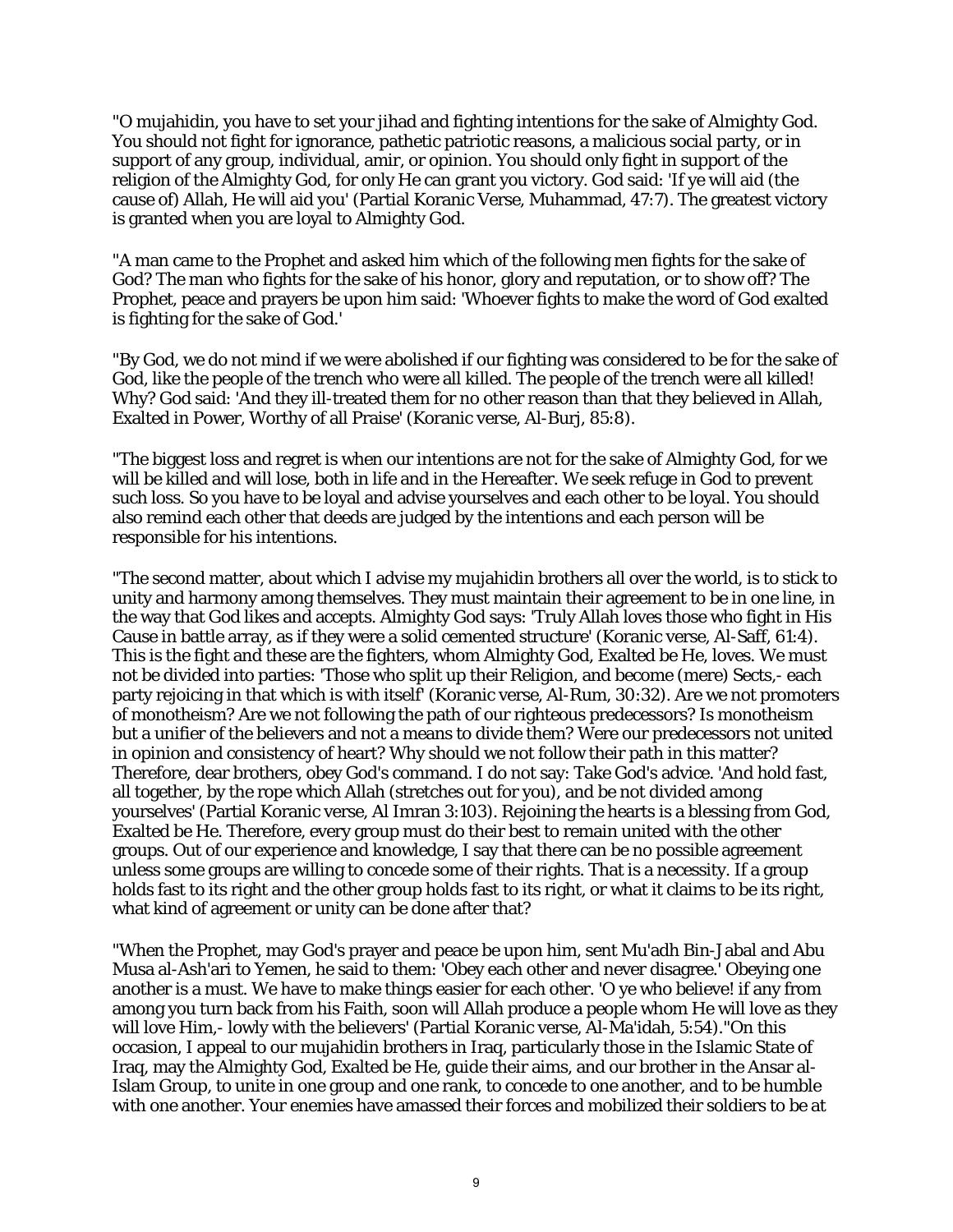war against all of you. They do not differentiate between any group and the other. We ask God, Exalted be He, to let us witness the day when we rejoice with the good news of your reunion. I also call my honest mujahidin brothers in the Salafi mujahidin groups in Palestine to unite in one word and one rank under one banner and one leadership, to get rid of the causes of division, disagreement, and dispute. There must be some kind of concession to make agreement and unity possible. Concession is necessary for the hearts to rejoin. Otherwise, we will remain in a state of division, disagreement, and dispute, while our enemies are looking at us from a distance. This is my second advice to my mujahidin brothers.

"As for the third advice, I would like to say to our mujahidin brothers: 'You must know that the path of jihad is a long and difficult one. This is not just a phrase that we repeat, but it is a reality experienced by every mujahid who sets his feet on the land of jihad. God, Exalted be He, says: 'Fighting is prescribed for you, and ye dislike it' (Partial Koranic verse, Al-Baqarah, 2:216). Jihad is something you dislike. You dislike it. Whatever the heart dislikes requires patience to withstand. There has to be patience for the length of the path. There has to be patience for the difficulties and hardships along the path. 'O ye who believe! Persevere in patience and constancy; vie in such perseverance; strengthen each other; and fear Allah that ye may prosper' (Koranic verse, Al Imran, 3:200). This is why we frequently find jihad paired with patience in Almighty God's book. 'Did ye think that ye would enter Heaven without Allah testing those of you who fought hard (In His Cause) and remained steadfast?' (Koranic verse, Al Imran, 3:142). 'And We shall try you until We test those among you who strive their utmost and persevere in patience; and We shall try your reported (mettle)' (Koranic verse, Muhammad, 47:31). Therefore, we do not expect victory to happen overnight or in a random battle. We have to train ourselves to be patient and to withstand the hardships and troubles of jihad until we reach our aim or die for it.

"We ask God, Exalted be He, to make us benefit from what we have heard. We ask the Almighty God to support with victory His believing mujahidin servants everywhere. God, guide the aims of Your mujahidin servants. Guide their opinions, hold them fast, fasten their hearts, reunite them, unite their decisions, and support them with victory over their enemy and Yours. God, assign for them the best of them, the most pious of them, and the ones You love most among them, Lord of all creation. God, show us your might with our enemies, and we take refuge in You from their evils. God, tear their domination apart, ruin their states, disintegrate their unity, and turn their children to orphans and their wives to widows. God, make them an example for everyone who would learn and a moral for those who would take the moral, and turn them to a healing for the chests of believers. God, empower Your believing servants in a way that You love and will be pleased to dignify Your loyal servants and degrade Your enemies. Support Your Shari'ah, and make Your Book the rule and judge, Lord of all creation. God, support with victory the mujahidin in Afghanistan, in Pakistan, in Iraq, in Somalia, in Algeria, in Chechnya, in Jerusalem, and everywhere, Lord of all creation. God, relieve our captive brothers, make a relief in every trouble they face and a way out of every distress. Grant them subsistence where they do not expect it. God, let none of them fear without Your comfort, nor be confused without Your guidance, nor be troubled without Your succor, nor be hungry without being fed, nor be naked without being clothed, nor be alienated without being socialized. God, reward them well for their losses in sons and families, Lord of all creation. God, reward every martyr, jihadist and muhajir (emigrant for the sake of God), for their families, Lord of all creation. God, pray upon Muhammad, the household of Muhammad, the way You prayed upon Ibrahim and the household of Ibrahim. You are the Extoller and the Responsive. May God's prayer be upon Muhammad and his household."